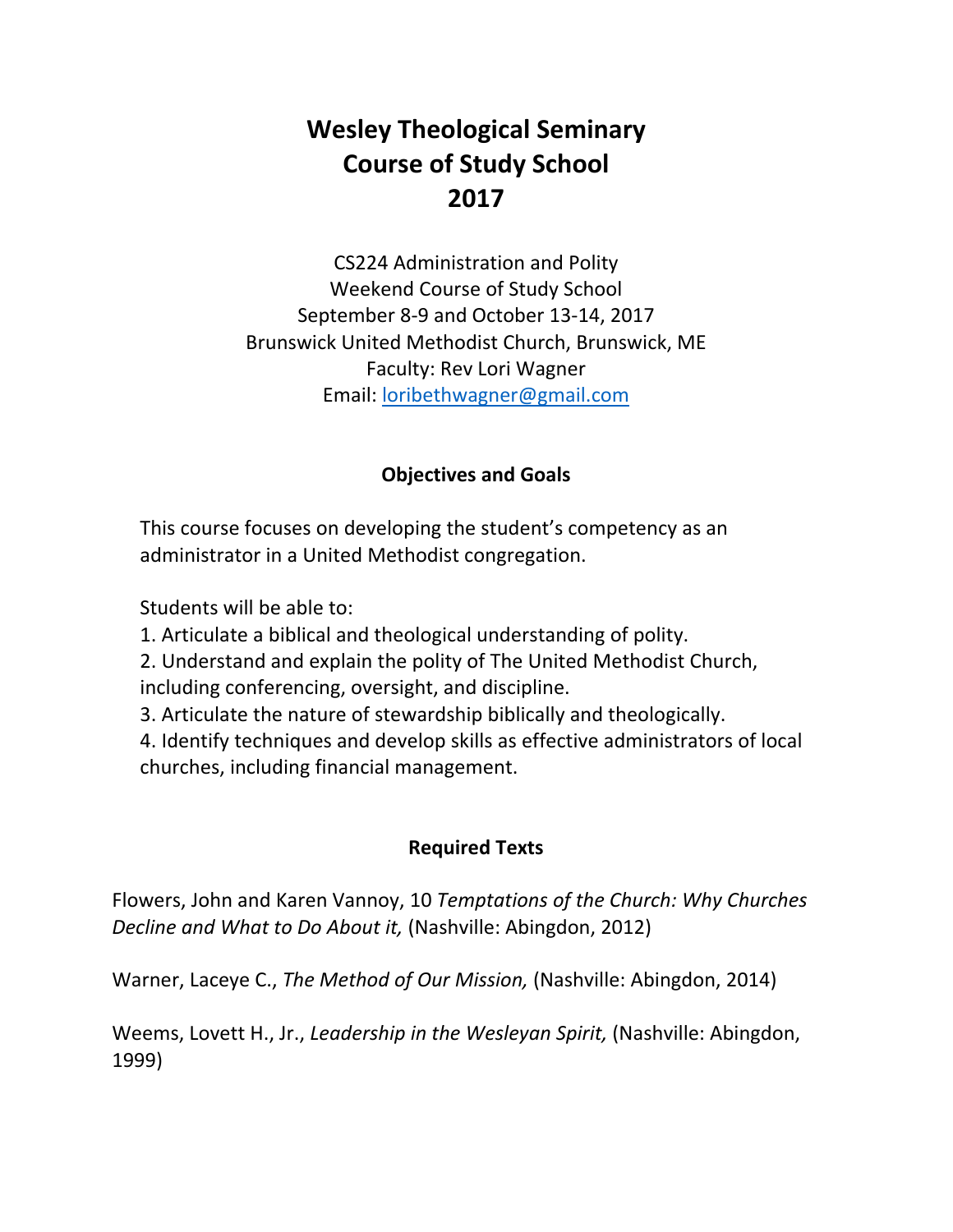*The Book of Discipline, 2016,* (Nashville: United Methodist Publishing House)

## **Supplemental Texts (not necessary or required but helpful)**

Bullard, George, *Healthy Church Budgets Empower Missional Ministry,* (Kindle E‐ Book, 2014)

Christopher, J. Clif, *Not Your Parent's Offering Plate,* (Nashville: Abingdon, 2015)

McElroy, J. Scott, *The Creative Church Handbook,* (Downers Grove: InterVarsity Press, 2015)

Stott, John and Christopher J. H. Wright, *Christian Mission in the Modern World,* (Downers Grove: InterVarsity Press, 2015)

Sweet, Leonard., *The Greatest Story Never Told: Revive Us Again,* (Nashville: Abingdon, 2012)

Sweet, Leonard, *So Beautiful: Divine Design for Life and the Church,* (Colorado Springs: David C. Cook, 2009)

Wilson, Len and Jason Moore, *Taking Flight with Creativity: Worship Design Teams That Work,* (Nashville: Abingdon, 2009)

## **Reading Assignments**

Reading of all required materials should be completed prior to the first day of class.

## **Participation**

Because of the brevity of the course, full participation is necessary on all four meeting days (two in September and two in October). All students are expected to participate in all discussions and group activities.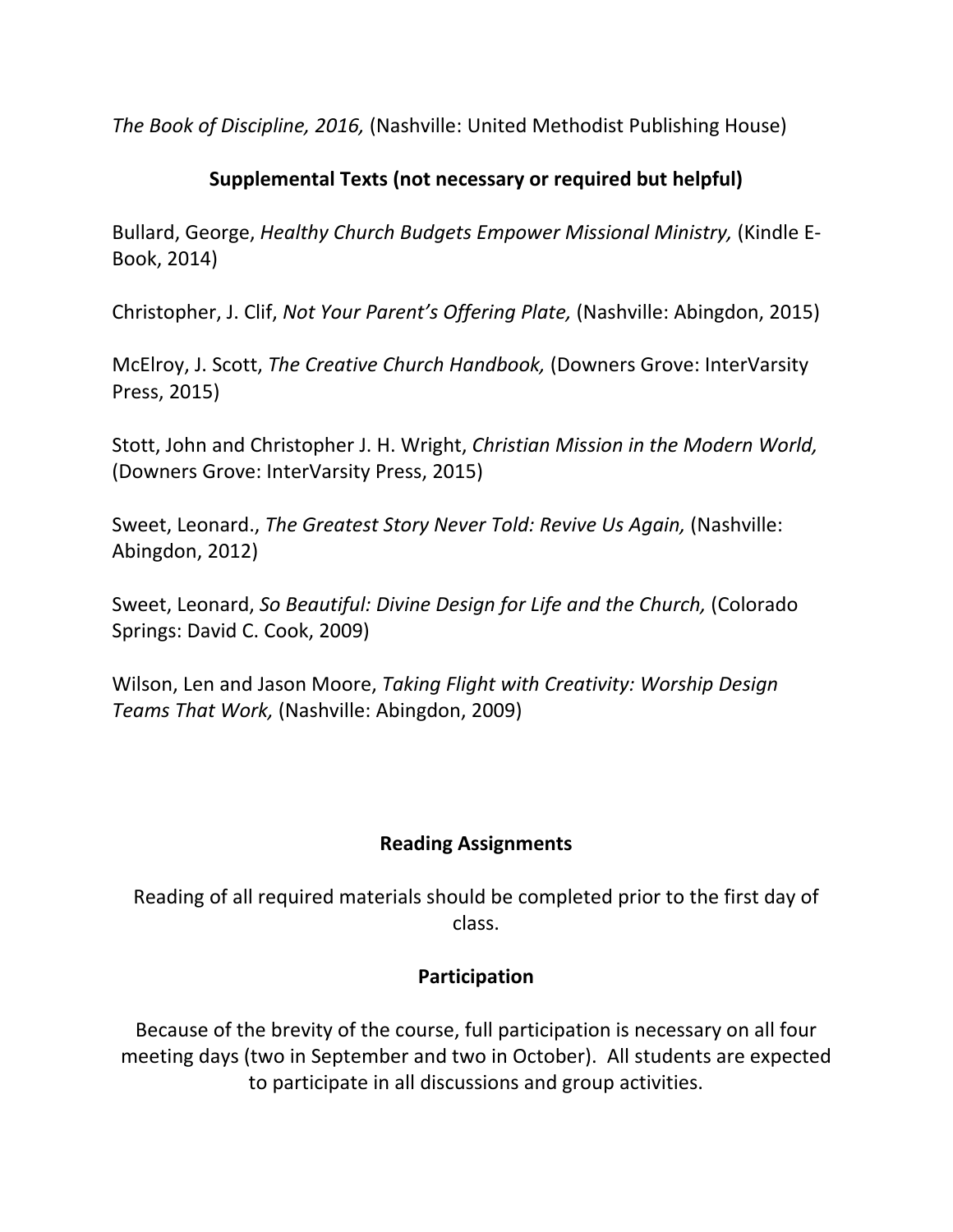## **Written Assignments**

Written Assignments for *Weekend One* below are due by Monday, September 4th in preparation for your first class on Friday, September  $8<sup>th</sup>$ . Please email them to loribethwagner@gmail.com in addition to posting them on Blackboard.

Written Assignments for *Weekend Two* below are due by Monday October 9th in preparation for your first class on Friday, October 13<sup>th</sup>. Please email them to loribethwagner@gmail.com in addition to posting them on Blackboard.

#### *Weekend One Assignments:*

- 1. What do you think the difference is between "Franchise Church" and "Organic Church"? What does it mean to you and to your church today, as Lovett Weams puts it, to "go where the people are"? (2 pgs)
- 2. Both Weems and Flowers/Vannoy describe churches that "don't want to grow" (Weems 39) and some that want to grow but unconsciously thwart their growth through status quo‐preserving behaviors (Flowers/Vannoy). Describe behaviors you've experienced in your own ministry, and how you've handled them. How could you handle them differently after reading these books? (3 pgs)
- 3. What did John Wesley mean by "third alternatives"? What will it mean for you today to leave in "creative tension"? (2 pgs)
- 4. What is the difference between "praying a common prayer" and "praying in common"? What does it mean to be a diverse church that worships in unity? What are ways you can foster harmony within a diverse church culture? (2 pgs)
- 5. What is the Wesleyan idea of connection (see Weems Chapter 9)? What does it mean to be "connective" in our 21<sup>st</sup> century churches? (3 pgs)

## *Weekend Two Assignments:*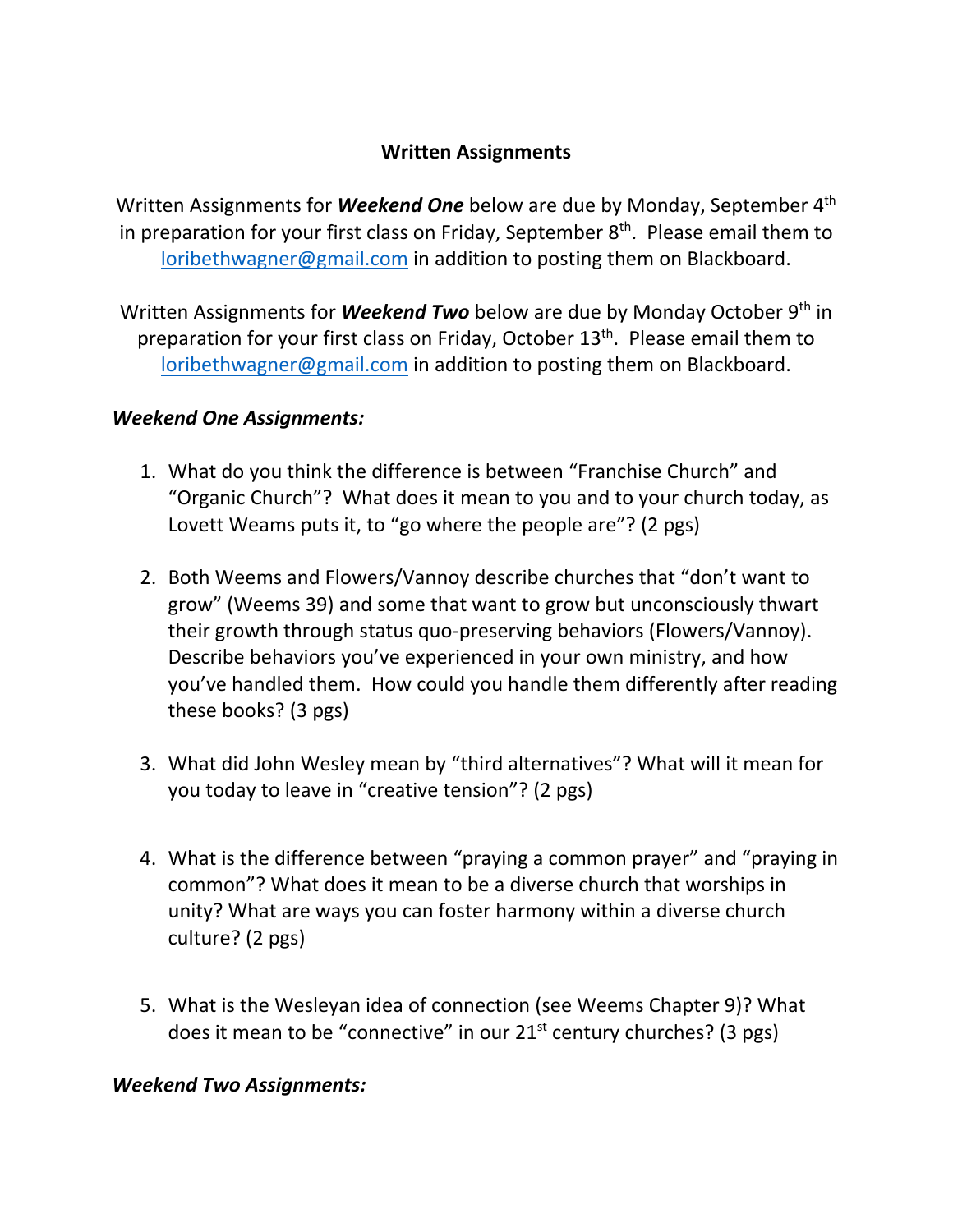- 1. What is your biblical understanding of church finance and stewardship? What is your theological understanding? (2 pgs)
- 2. What does it mean to be a trustee? Use both scripture and the Book of Discipline as a guide for your answer. (2 pgs)
- 3. One of the oldest metaphors in Christian history is the ship on the open seas. What do you think this metaphor tells us about mission? About ministry? About relationships? About being Jesus' Church? (2 pgs)
- 4. What is your understanding of "discipline" in the United Methodist Church? Use the Book of Discipline and scripture to answer this question, as well as the book by Laceye Warner. (3 pgs)
- 5. What does the phrase mean to you, "ministry of all Christians" (Warner p. 70)? What does this concept mean in the life of the Church? How can you facilitate this as an "administrator" of a local church? (2 pgs)

## **Writing Guidelines**

Please type all papers using a 12‐point font, double spacing, and one‐inch margins. Please show evidence in your work that you have read the course material and are applying what you have learned to your ministry context.

#### **Course Schedule**

Friday, September 8

1 PM Worship 1:30 or 2 PM – 4:30 PM  $\sim$  Session I:

- Ad-Ministering to Your Congregation Can Be Fun!
- Head, Heart, and Holy Spirit: the Biblical and Theological Roots of Administration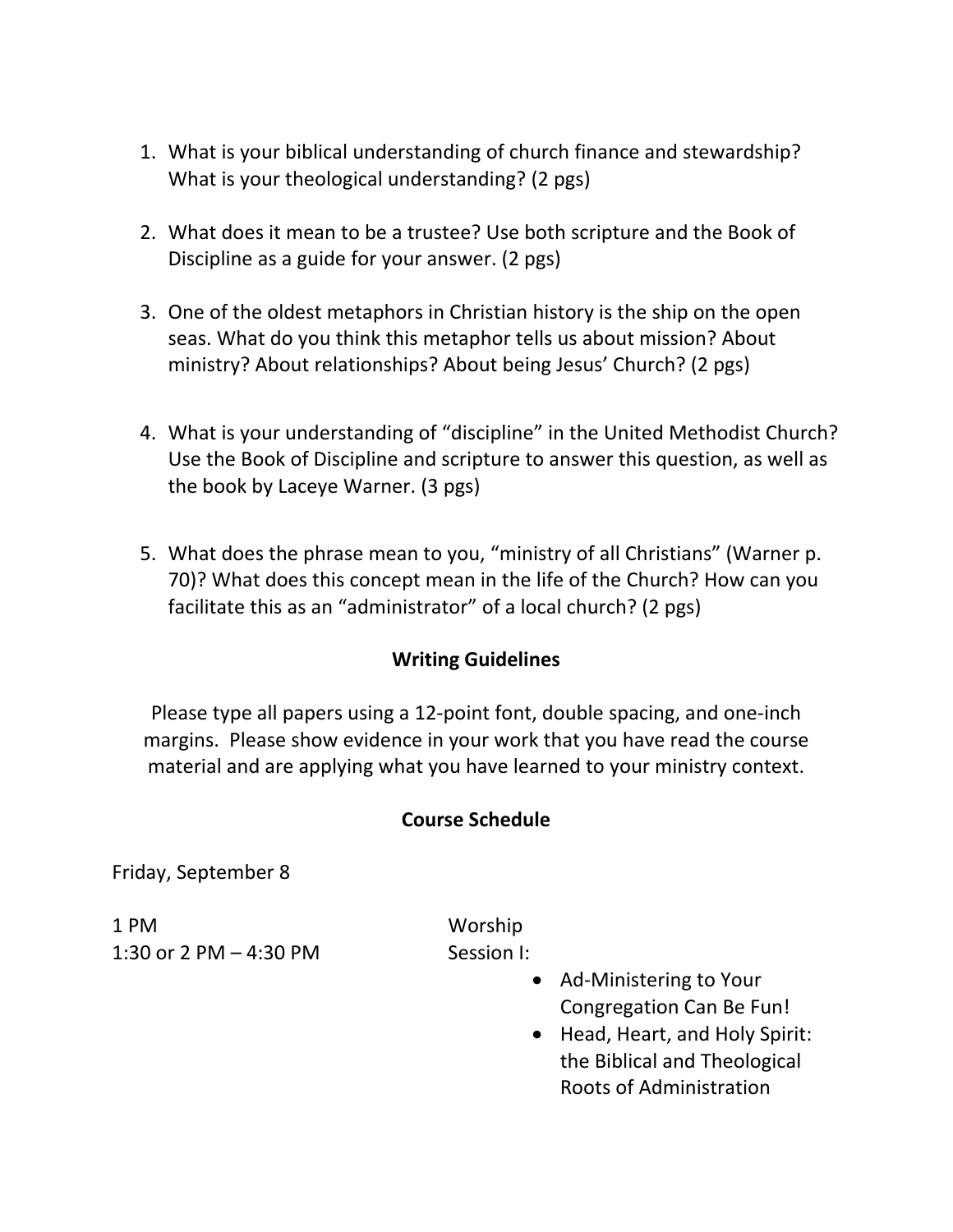|              | $\bullet$<br>$\bullet$<br>$\bullet$ | • What is Polity and Why Do<br>We Need it?<br>Methodist Polity: A History<br>The Importance of Connection<br>Holy Conferencing, Itineracy,<br>and "Discipline" in the United<br><b>Methodist Tradition</b><br>$\triangleright$ Group Activity:<br>"Connecting" in Today's<br>Church |
|--------------|-------------------------------------|-------------------------------------------------------------------------------------------------------------------------------------------------------------------------------------------------------------------------------------------------------------------------------------|
| 4:30-4:45 PM | <b>BREAK</b>                        |                                                                                                                                                                                                                                                                                     |
| 4:45-7 PM    | Session II:<br>$\bullet$            | The Local Church: Mission and<br>Ministry                                                                                                                                                                                                                                           |

- Every Church Has a Mission, but It May Not Be Jesus' Mission
- The Church and God's Mission
- You Can't Plant Oranges in Alaska!
- The Role of the Pastor in Ministry and Mission
- Who Are My Parishioners?
- It's All About Jesus
- The Church is Not a Vacuum: Cultural Context and **Community**
- It's All About Relationships!
- Church Global and Church Local
- The Organic Church: Every Vine Needs a Trellis
- 21<sup>st</sup> Century "Field Preaching"
	- $\triangleright$  Activity: Creating Space for Ministry and Mission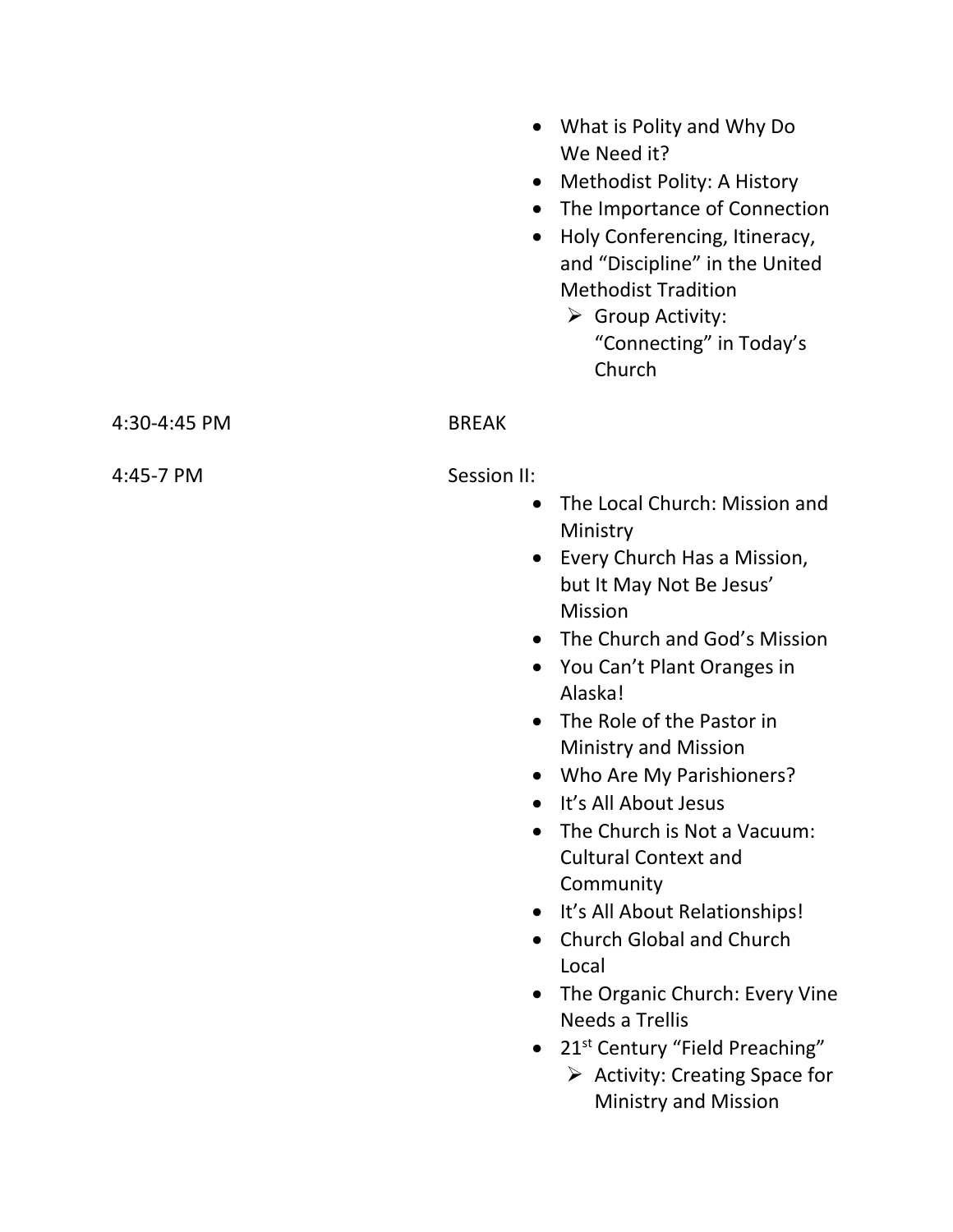| 7PM-8PM               | <b>DINNER BREAK</b>                                                                                                                                                                                                                                                                                                                                                                                                                                                                                                                                                                                                                                                             |  |
|-----------------------|---------------------------------------------------------------------------------------------------------------------------------------------------------------------------------------------------------------------------------------------------------------------------------------------------------------------------------------------------------------------------------------------------------------------------------------------------------------------------------------------------------------------------------------------------------------------------------------------------------------------------------------------------------------------------------|--|
| 8PM-9PM               | Session III:<br>"My Church is a House of<br>$\bullet$<br>Prayer": Keeping the Church<br>the Church                                                                                                                                                                                                                                                                                                                                                                                                                                                                                                                                                                              |  |
| Saturday, September 9 |                                                                                                                                                                                                                                                                                                                                                                                                                                                                                                                                                                                                                                                                                 |  |
| 9 AM-1 PM             | Session IV:<br>The Astute Pastor: Reading<br>$\bullet$<br><b>Verbal Clues and Paying</b><br><b>Attention to Dynamics</b><br><b>Making Meetings Fun!</b><br>$\bullet$<br>Flattening the Playing Field, so<br>$\bullet$<br>Everyone Can Play<br><b>Helping People Follow Jesus</b><br>Even in the Tough Times<br>Church Conflict and How to<br>$\bullet$<br>Deal with It Calmly and<br>Creatively<br><b>Reasons Churches Decline and</b><br>What to Do About It!<br>That Dirty Word: CHANGE<br>The Power of Scripture for<br><b>Shepherds and Sherpas</b><br>The Power of Metaphor as a<br><b>Change Agent</b><br>$\triangleright$ Activity: What is Your<br>Church's "Metaphor"? |  |
| Friday, October 13    |                                                                                                                                                                                                                                                                                                                                                                                                                                                                                                                                                                                                                                                                                 |  |

1 PM Worship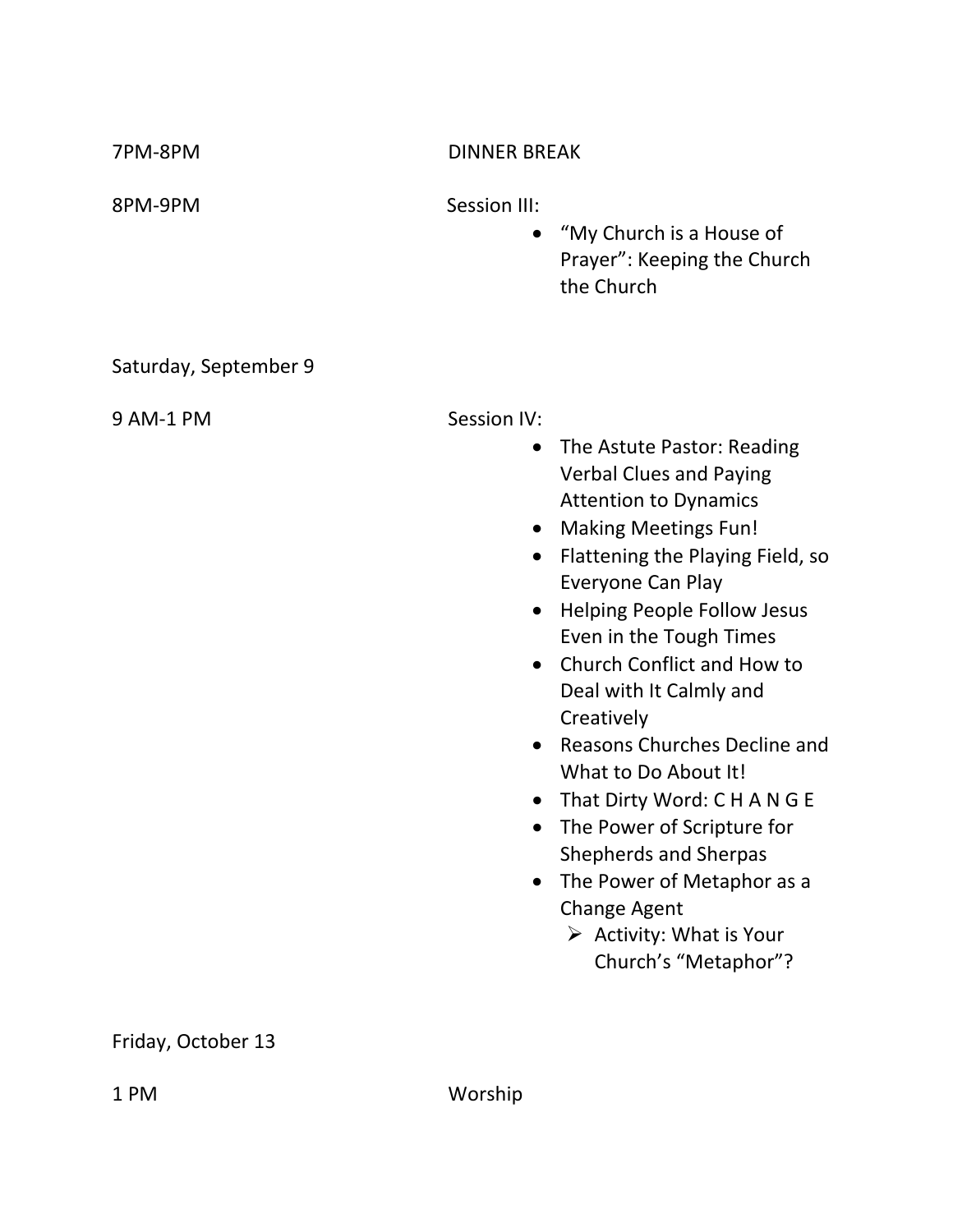| 2 PM-4:30 PM | Session I:<br>$\bullet$<br>$\bullet$<br>$\bullet$<br>$\bullet$<br>$\bullet$<br>$\bullet$<br>$\bullet$<br>$\bullet$<br>$\bullet$ | God's Economy: A Theology of<br>Finance<br>A Biblical View of Money<br>Finance and the Local Church<br>Ignorance Will Cost You!<br>How to Read a Spreadsheet<br><b>Financial Ethics are Important!</b><br>We Are Not Our Buildings<br>Does Your Budget Feed Your<br>Mission?<br>The Art of Missional Budgeting<br>$\triangleright$ Group Activity: Creating A<br><b>Missional Budget</b> |
|--------------|---------------------------------------------------------------------------------------------------------------------------------|------------------------------------------------------------------------------------------------------------------------------------------------------------------------------------------------------------------------------------------------------------------------------------------------------------------------------------------------------------------------------------------|
| 4:30-4:45 PM | <b>BREAK</b>                                                                                                                    |                                                                                                                                                                                                                                                                                                                                                                                          |
| 4:45-7:00 PM | Session II:                                                                                                                     |                                                                                                                                                                                                                                                                                                                                                                                          |
|              | $\bullet$<br>$\bullet$<br>$\bullet$                                                                                             | You Need the Rich AND the<br>Poor in Your Church<br>A Theology of Trusteeship<br><b>Creative Stewardship</b><br>What is Your Story?<br>Focus On Giving, Not On<br>Receiving<br>Church, Community, and<br>Money<br>• Creative Fundraising<br><b>Grants and Gifts</b><br>Take a Hint from Culture!<br>$\triangleright$ Activity: Creating a Story                                          |
| 7:00-8:00 PM | <b>DINNER BREAK</b>                                                                                                             |                                                                                                                                                                                                                                                                                                                                                                                          |
| 8:00-9:00 PM | Session III:                                                                                                                    |                                                                                                                                                                                                                                                                                                                                                                                          |